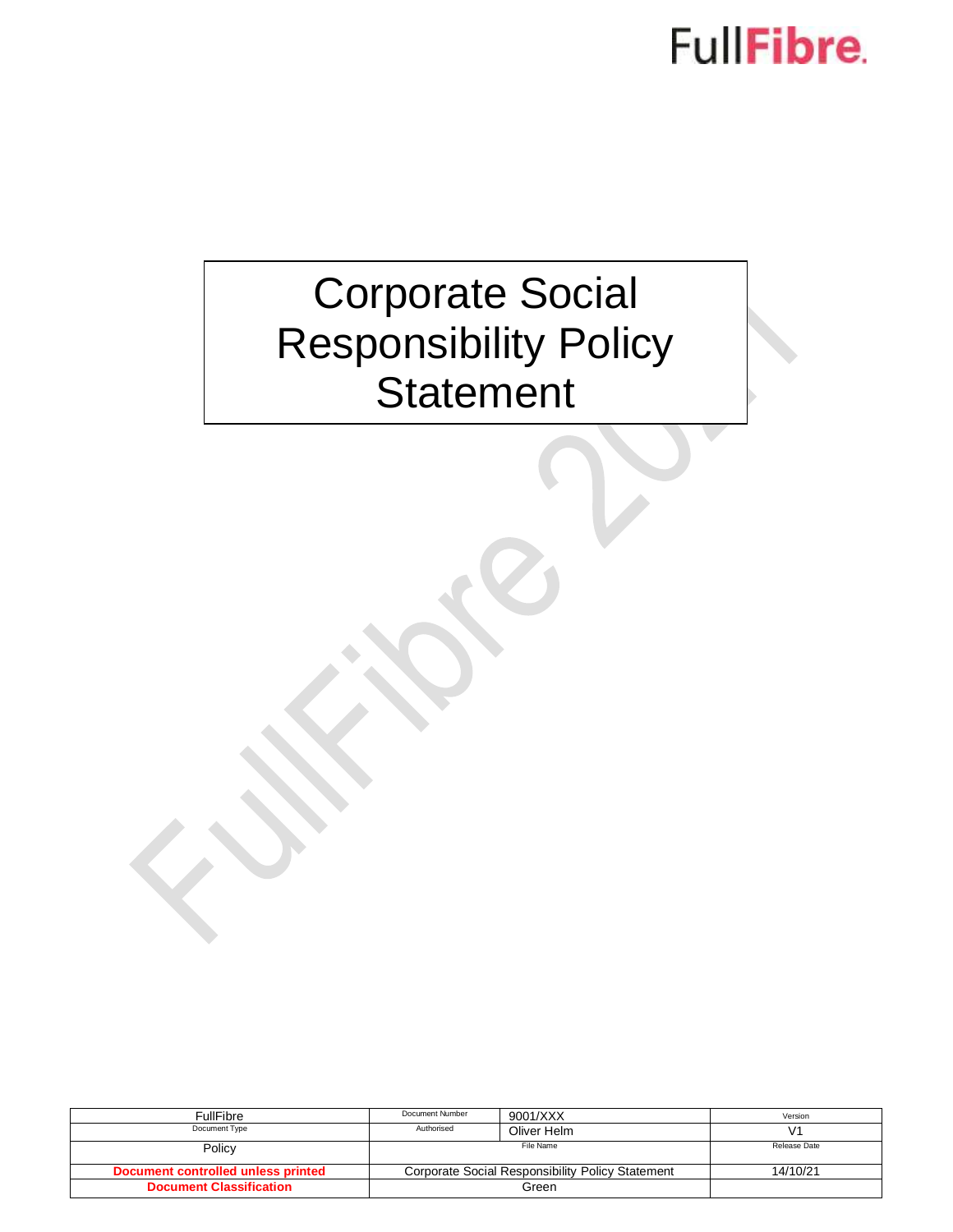# FullFibre.

#### <span id="page-1-0"></span>**Table of Contents**

### <span id="page-1-1"></span>**FullFibre Document Management**

**Document Administration Copyright 2021 FullFibre Ltd, all Rights Reserved**

| Document Revision | <b>Change Description</b> | Author      | Checked & Approved | Date     |
|-------------------|---------------------------|-------------|--------------------|----------|
| 1.0               | Released                  | D Stevenson | Oliver Helm        | 14/10/21 |
|                   |                           |             |                    |          |
|                   |                           |             |                    |          |
|                   |                           |             |                    |          |
|                   |                           |             |                    |          |
|                   |                           |             |                    |          |
|                   |                           |             |                    |          |

| FullFibre                          | Document Number                                  | 9001/XXX    | Version      |
|------------------------------------|--------------------------------------------------|-------------|--------------|
| Document Type                      | Authorised                                       | Oliver Helm |              |
| Policy                             | File Name                                        |             | Release Date |
| Document controlled unless printed | Corporate Social Responsibility Policy Statement |             | 14/10/21     |
| <b>Document Classification</b>     | Green                                            |             |              |